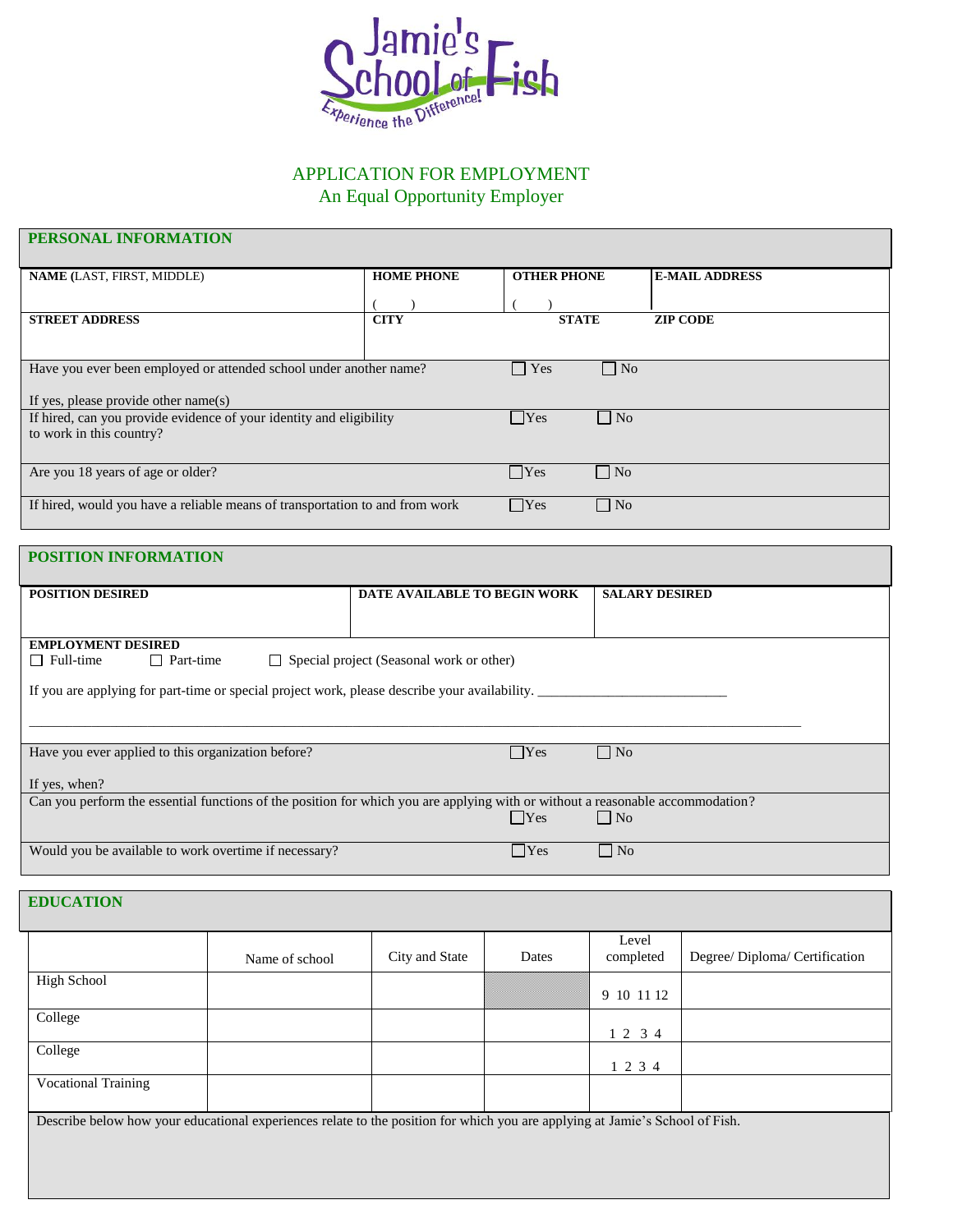## **SKILLS**

| ~~~~~~~                                                        |                     |                                                                                                                                                          |
|----------------------------------------------------------------|---------------------|----------------------------------------------------------------------------------------------------------------------------------------------------------|
| Please check any boxes corresponding to skills you possess     |                     |                                                                                                                                                          |
|                                                                | $\Box$ Switchboard* | *Name the specific software/equipment used                                                                                                               |
| $\Box$ 10 key by Touch/ Sight (circle) $\Box$ Word Processing* |                     |                                                                                                                                                          |
| $\Box$ Computer*                                               | $\Box$ Spreadsheet* |                                                                                                                                                          |
|                                                                |                     |                                                                                                                                                          |
| $\Box$ Other                                                   |                     |                                                                                                                                                          |
| please explain.                                                |                     | Do you have any other experience, training, qualifications, accomplishments or skills which you feel make you especially suited for the position? If so, |
|                                                                |                     |                                                                                                                                                          |
|                                                                |                     |                                                                                                                                                          |

l

#### **FORMER EMPLOYERS** List below your employment history for the past 10 years, or your last three employers, (whichever is greater) starting with the most recent position. You may attach an extra sheet of paper if more room is needed.

| Name and Address of Employer |                       | Telephone No.<br>Dates of Employment<br>Fr:<br>To: |  |  |
|------------------------------|-----------------------|----------------------------------------------------|--|--|
| Job Title                    | <b>Salary History</b> | Name of Immediate Supervisor                       |  |  |
| Describe Your Job Duties     |                       | Reason for Leaving                                 |  |  |

| Name and Address of Employer |                       | Telephone No.                | Dates of Employment<br>Fr:<br>To: |
|------------------------------|-----------------------|------------------------------|-----------------------------------|
| Job Title                    | <b>Salary History</b> | Name of Immediate Supervisor |                                   |
| Describe Your Job Duties     |                       | Reason for Leaving           |                                   |

| Name and Address of Employer |                       | Telephone No.                | Dates of Employment<br>Fr:<br>To: |
|------------------------------|-----------------------|------------------------------|-----------------------------------|
| Job Title                    | <b>Salary History</b> | Name of Immediate Supervisor |                                   |
| Describe Your Job Duties     |                       | Reason for Leaving           |                                   |